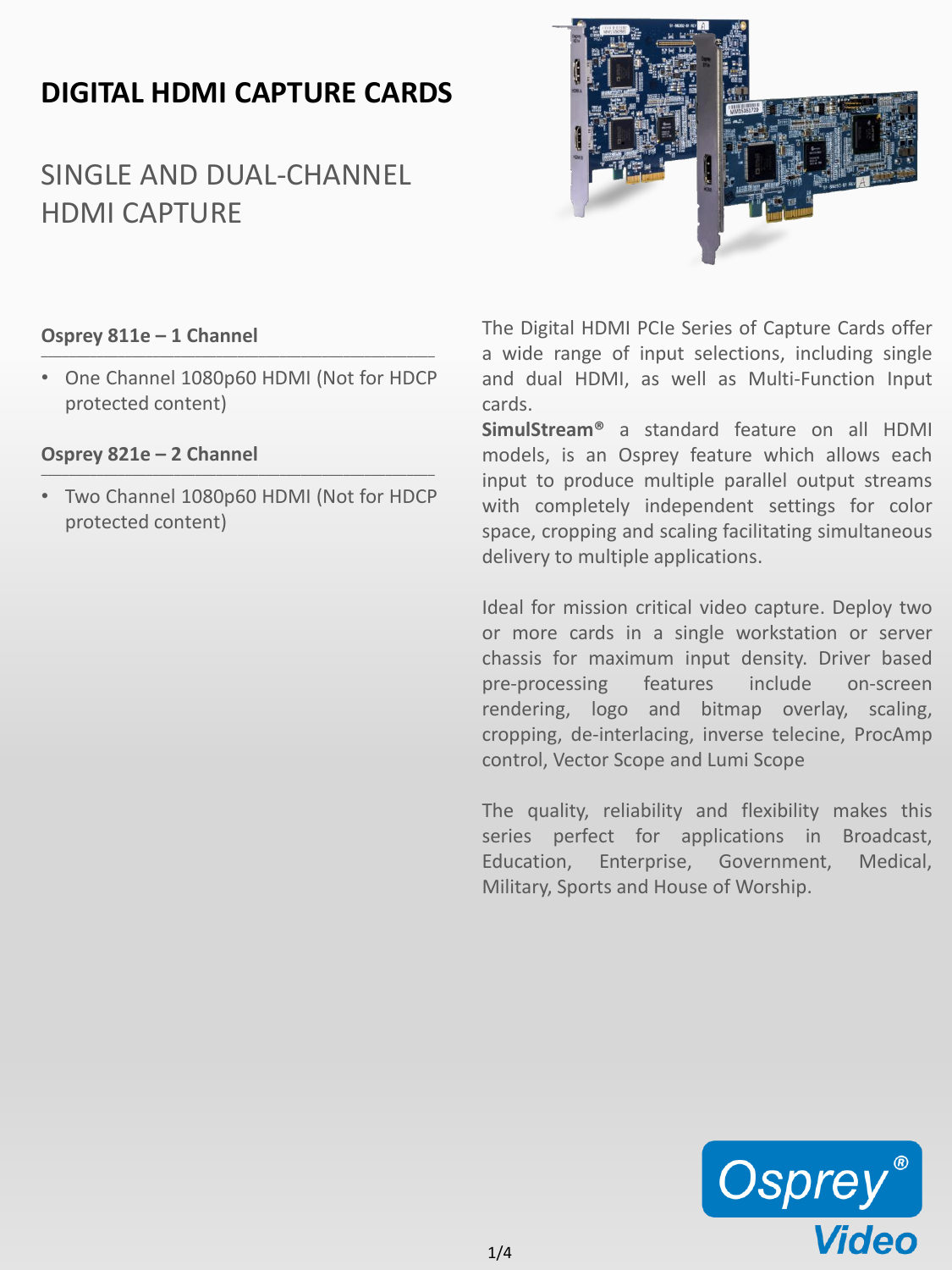# **Osprey® 811e Video capture card**

Model: 95-00489 Osprey 811e

## **Technical Specifications**

\_\_\_\_\_\_\_\_\_\_\_\_\_\_\_\_\_\_\_\_\_\_\_\_\_\_\_\_\_\_\_\_\_\_\_\_\_\_\_\_\_\_\_\_\_\_\_\_\_\_\_\_\_\_\_\_\_

 $\mathcal{L}_\mathcal{L}$  , and the contribution of the contribution of the contribution of the contribution of the contribution of the contribution of the contribution of the contribution of the contribution of the contribution of



## **Video Modes**

- 1080i 50, 59.94, 60
- 1080p 23.98, 24, 25, 29.97, 30, 50, 60

\_\_\_\_\_\_\_\_\_\_\_\_\_\_\_\_\_\_\_\_\_\_\_\_\_\_\_\_\_\_\_\_\_\_\_\_\_\_\_\_\_\_\_\_\_\_\_\_\_\_\_\_\_\_\_\_\_

- 720p 50, 59.94, 60
- 720 x 480 29.97, 30/p
- 720 x 576 25, 50/p

## **Audio Input**

HDMI 4 channels LCPM per input

## **Dimensions** \_\_\_\_\_\_\_\_\_\_\_\_\_\_\_\_\_\_\_\_\_\_\_\_\_\_\_\_\_\_\_\_\_\_\_\_\_\_\_\_\_\_\_\_\_\_\_\_\_\_\_\_\_\_\_\_\_

6.60" L x 2.19" H (16.76cm L x 11.13cm H) Low Profile

## **Weight** \_\_\_\_\_\_\_\_\_\_\_\_\_\_\_\_\_\_\_\_\_\_\_\_\_\_\_\_\_\_\_\_\_\_\_\_\_\_\_\_\_\_\_\_\_\_\_\_\_\_\_\_\_\_\_\_\_

70g

**Power Consumption** \_\_\_\_\_\_\_\_\_\_\_\_\_\_\_\_\_\_\_\_\_\_\_\_\_\_\_\_\_\_\_\_\_\_\_\_\_\_\_\_\_\_\_\_\_\_\_\_\_\_\_\_\_\_\_\_\_

11.5 W



# \_\_\_\_\_\_\_\_\_\_\_\_\_\_\_\_\_\_\_\_\_\_\_\_\_\_\_\_\_\_\_\_\_\_\_\_\_\_\_\_\_\_\_\_\_\_\_\_\_\_\_\_\_\_\_\_\_ \_\_\_\_\_\_\_\_\_\_\_\_\_\_\_\_\_\_\_\_\_\_\_\_\_\_\_\_\_\_\_\_\_\_\_\_\_\_\_\_\_\_\_\_\_\_\_\_\_\_\_\_\_\_\_\_\_

#### **Video Connector** \_\_\_\_\_\_\_\_\_\_\_\_\_\_\_\_\_\_\_\_\_\_\_\_\_\_\_\_\_\_\_\_\_\_\_\_\_\_\_\_\_\_\_\_\_\_\_\_\_\_\_\_\_\_\_\_\_

• 1 x HDMI

**Video Input**

**Description**

**Format**

One Channel HDMI

• PCI Express (x 4):

• 1 x HDMI (non HDCP)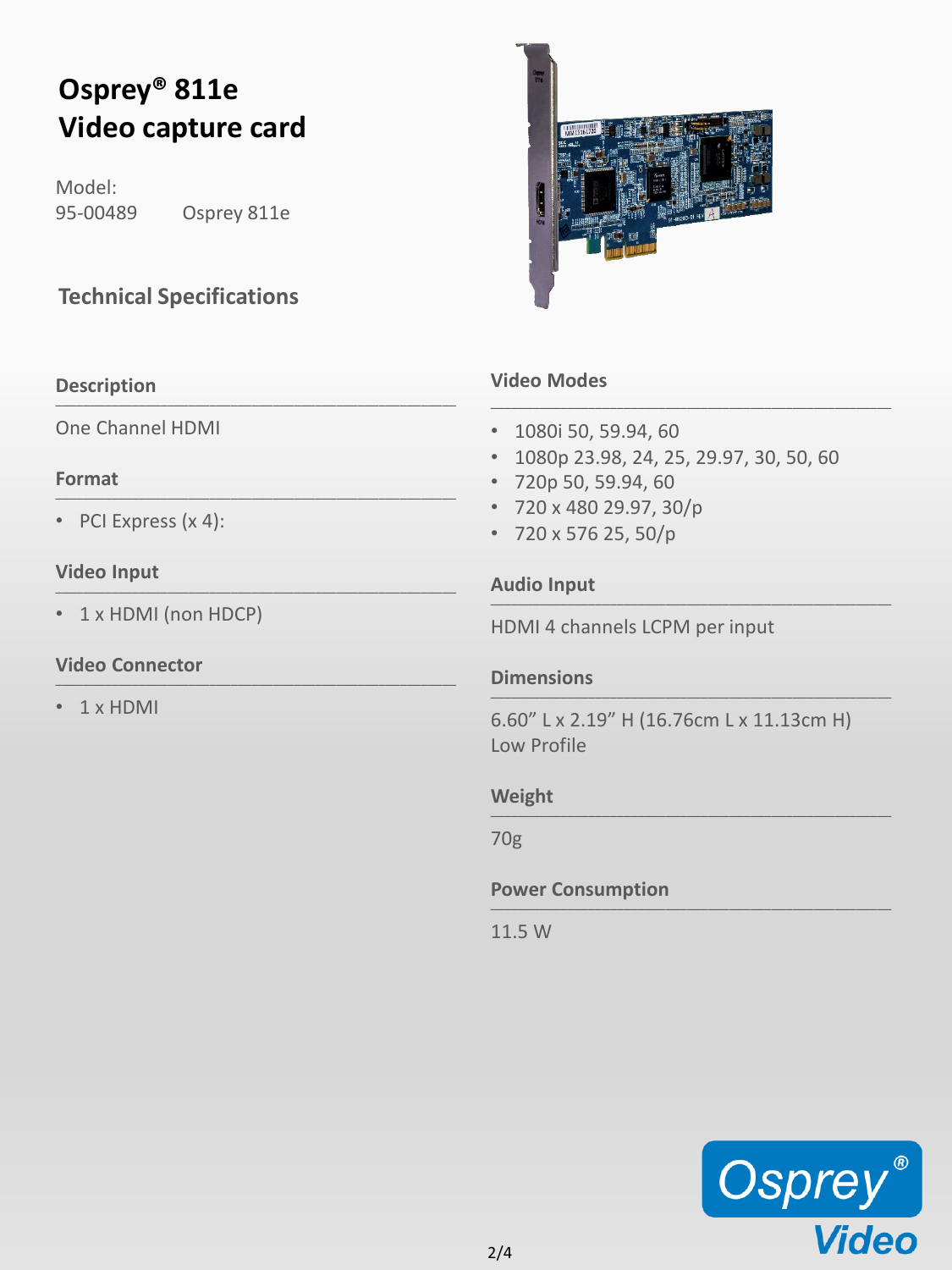# **Osprey® 821e Video capture card**

Model: 95-00488 Osprey 821e

## **Technical Specifications**

### **Description** \_\_\_\_\_\_\_\_\_\_\_\_\_\_\_\_\_\_\_\_\_\_\_\_\_\_\_\_\_\_\_\_\_\_\_\_\_\_\_\_\_\_\_\_\_\_\_\_\_\_\_\_\_\_\_\_\_

Dual Channel HDMI

### **Format**  $\mathcal{L}_\mathcal{L}$  , and the contribution of the contribution of the contribution of the contribution of the contribution of the contribution of the contribution of the contribution of the contribution of the contribution of

• PCI Express (x 4):

### **Video Input** \_\_\_\_\_\_\_\_\_\_\_\_\_\_\_\_\_\_\_\_\_\_\_\_\_\_\_\_\_\_\_\_\_\_\_\_\_\_\_\_\_\_\_\_\_\_\_\_\_\_\_\_\_\_\_\_\_

• 1 x HDMI (non HDCP)

### **Video Connector** \_\_\_\_\_\_\_\_\_\_\_\_\_\_\_\_\_\_\_\_\_\_\_\_\_\_\_\_\_\_\_\_\_\_\_\_\_\_\_\_\_\_\_\_\_\_\_\_\_\_\_\_\_\_\_\_\_

• 1 x HDMI



## **Video Modes**

- 1080i 50, 59.94, 60
- 1080p 23.98, 24, 25, 29.97, 30, 50, 60

\_\_\_\_\_\_\_\_\_\_\_\_\_\_\_\_\_\_\_\_\_\_\_\_\_\_\_\_\_\_\_\_\_\_\_\_\_\_\_\_\_\_\_\_\_\_\_\_\_\_\_\_\_\_\_\_\_

- 720p 50, 59.94, 60
- 720 x 480 29.97, 30/p
- 720 x 576 25, 50/p

#### **Audio Input** \_\_\_\_\_\_\_\_\_\_\_\_\_\_\_\_\_\_\_\_\_\_\_\_\_\_\_\_\_\_\_\_\_\_\_\_\_\_\_\_\_\_\_\_\_\_\_\_\_\_\_\_\_\_\_\_\_

HDMI 4 channels LCPM per input

## **Dimensions** \_\_\_\_\_\_\_\_\_\_\_\_\_\_\_\_\_\_\_\_\_\_\_\_\_\_\_\_\_\_\_\_\_\_\_\_\_\_\_\_\_\_\_\_\_\_\_\_\_\_\_\_\_\_\_\_\_

6.60" L x 2.19" H (16.76cm L x 11.13cm H) Low Profile

### **Weight** \_\_\_\_\_\_\_\_\_\_\_\_\_\_\_\_\_\_\_\_\_\_\_\_\_\_\_\_\_\_\_\_\_\_\_\_\_\_\_\_\_\_\_\_\_\_\_\_\_\_\_\_\_\_\_\_\_

70g

**Power Consumption** \_\_\_\_\_\_\_\_\_\_\_\_\_\_\_\_\_\_\_\_\_\_\_\_\_\_\_\_\_\_\_\_\_\_\_\_\_\_\_\_\_\_\_\_\_\_\_\_\_\_\_\_\_\_\_\_\_

11.5 W